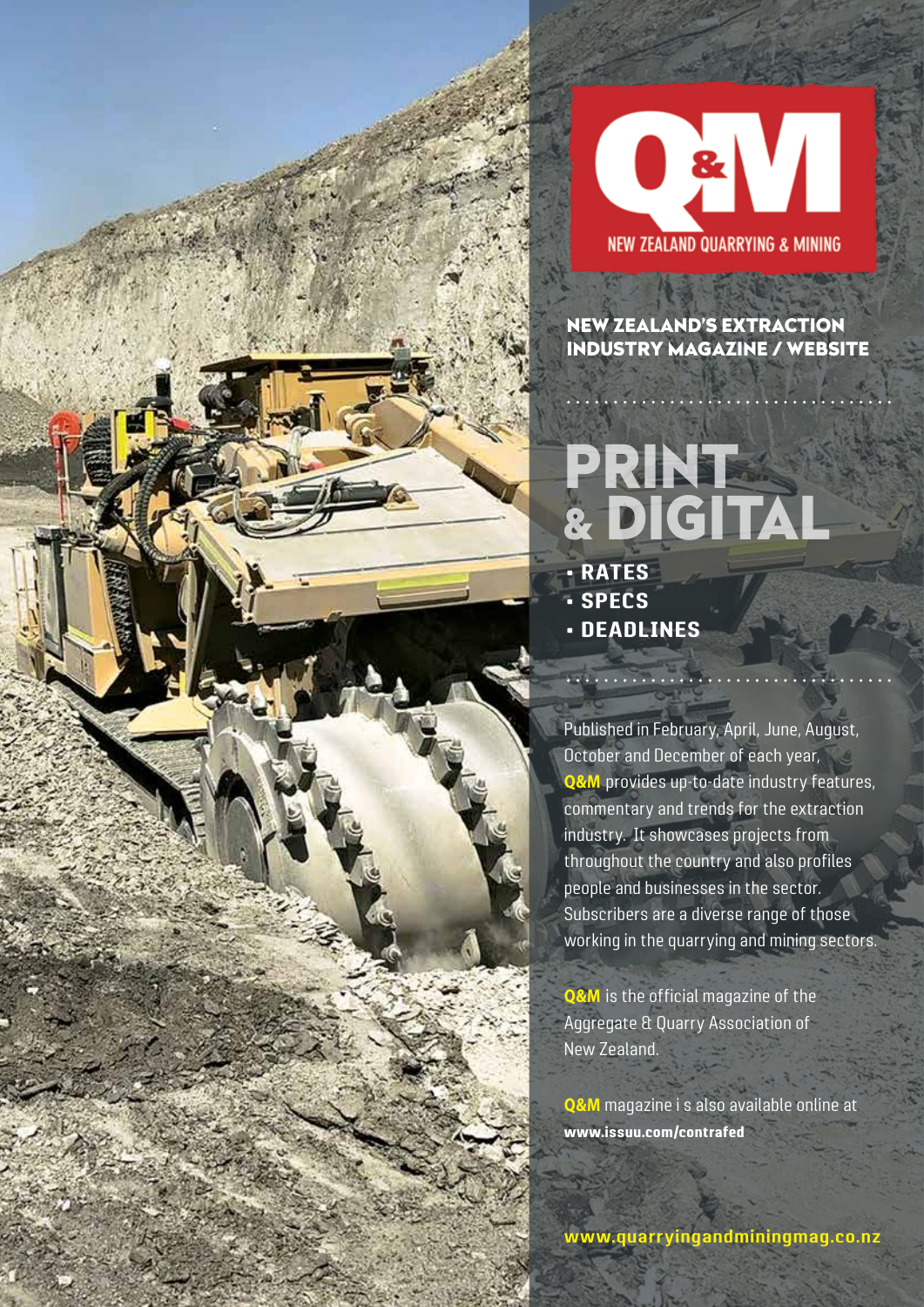

#### ADVERTISING RATES (print)

(Effective 1/04/2022, prices per insertion)

#### FULL COLOUR

|                    | Casual  | 6 ins.  |  |
|--------------------|---------|---------|--|
| Centre DPS*        | \$3.780 |         |  |
| Double page spread | \$3,420 |         |  |
| Full page          | \$2,080 | \$1.950 |  |
| Half page          | \$1,440 | \$1,360 |  |
| Third page         | \$1.230 | \$1,160 |  |
| Quarter page       | \$960   | \$900   |  |

*Double page spread\**



#### EXTRAS

Loaded pages  $9/11$  Plus 10% Bleed advertisements No extra charge

#### INSERTS / OUTSERTS

| Single page A4 (printed one side or both) \$1500 |        |
|--------------------------------------------------|--------|
| A3 folded to A4 (printed 1 side or both)         | \$1900 |
| Others by negotiation.                           |        |

All inserts/outserts must be supplied printed, trimmed and folded to **Q&M** magazine's distributors, at least one week prior to the date and month of publication.

#### OTHER SERVICES

Contrafed Publishing also offer writing, design and contract publishing services. For rates and further information, please contact us.

*PLEASE NOTE. All rates GST exclusive. Overseas advertisers do not pay GST.*

#### ADVERTISING RATES (digital)

Q&M content is regularly added to the website.

Talk with us about advertising online; we have a number of different options available on our website and in our emailed monthly newsletter.

For more details: www.quarryingandminingmag.co.nz/advertising/ or email charles@contrafed.co.nz



#### Banner advert here starting from \$600 for 1 month



E-newsletter emailed to 2,200 subscribers on the cusp between these months: Dec 2020-Jan 2022 Feb-March 2022 Apr-May 2022 June-July 2022 Aug-Sep 2022 Oct-Nov 2022 Dec 2021-Jan 2023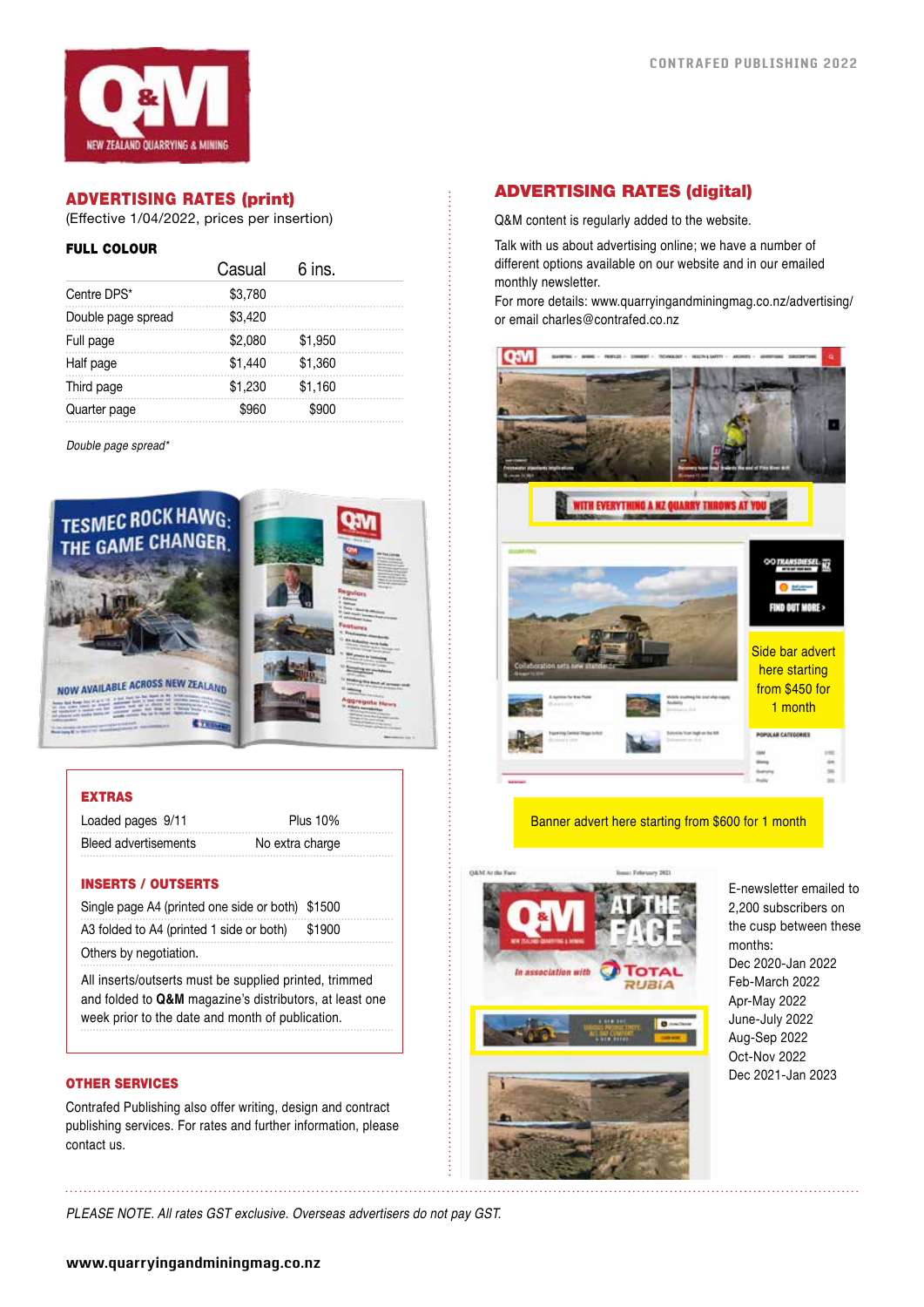

#### ADVERTISING SPECIFICATIONS

Sizes and Shapes (width x height)

| a) | Double page spread<br>trim area* | 420x 297mm |
|----|----------------------------------|------------|
|    | image area                       | 388x 257mm |
| b) | Full page<br>trim area*          | 210x 297mm |
|    | image area                       | 180x 257mm |
| c) | Half page vertical               | 88x 257mm  |
| d) | Half page horizontal             | 180x 128mm |
| e) | Third page horizontal            | 180x 86mm  |
| f) | Quarter page vertical            | 88x 128mm  |
| g) | Quarter page horizontal          | 180 x 64mm |
|    |                                  |            |

\*Add 3mm bleed to all sides to all full and double page adverts

#### Q&M BOOKING DEADLINES 2022

| Month of publication | Confirmation           | Material              |  |
|----------------------|------------------------|-----------------------|--|
| February-March       | Monday 10th January    | Thursday 20th January |  |
| April-May            | Thursday 10th March    | Friday 18th March     |  |
| June-July            | Wednesday 11th May     | Wednesday 18th May    |  |
| August-September     | Tuesday 12th July      | Monday 18th July      |  |
| October-November     | Thursday 8th September | Friday 16th September |  |
| December-January     | Thursday 10th November | Thursday17th November |  |
|                      |                        |                       |  |

#### ARTWORK

All artwork should be of a high resolution, at least **300dpi**, in **CMYK** (4 colour process) with all fonts embedded and supplied in our preferred format, **a PDF.** All full page or double page adverts should include at least 3mm bleed.

**Please make sure before you send us your final hi-res PDF that all logos, images and text DO NOT use SPOT or RGB colour. Also ensure that you use PROCESS CMYK and not spot in your colour swatches. Word files will not be accepted as artwork.**

#### **SUPPLY**

Emails under 10mb or share a dropbox or other digital transfer system to design@contrafed.co.nz

#### **CONTACTS**

| <b>PUBLISHER</b>       | <b>ADVERTISING CONSULTANT</b> | <b>EDITORIAL MANAGER</b> | <b>ARTWORK • DESIGN</b> |
|------------------------|-------------------------------|--------------------------|-------------------------|
| Contrafed Publishing   | Charles Fairbairn             | Alan Titchall            | Tracey Asher            |
| 1 Grange Road          | DDI: +64 9 636 5724           | Mobile: +64 027 405 0338 | Mobile: +64 274 877 000 |
| Mt Eden, Auckland 1024 | Mobile: +64 21 411 890        | alan@contrafed.co.nz     | design@contrafed.co.nz  |
| New Zealand            | charles@contrafed.co.nz       |                          |                         |